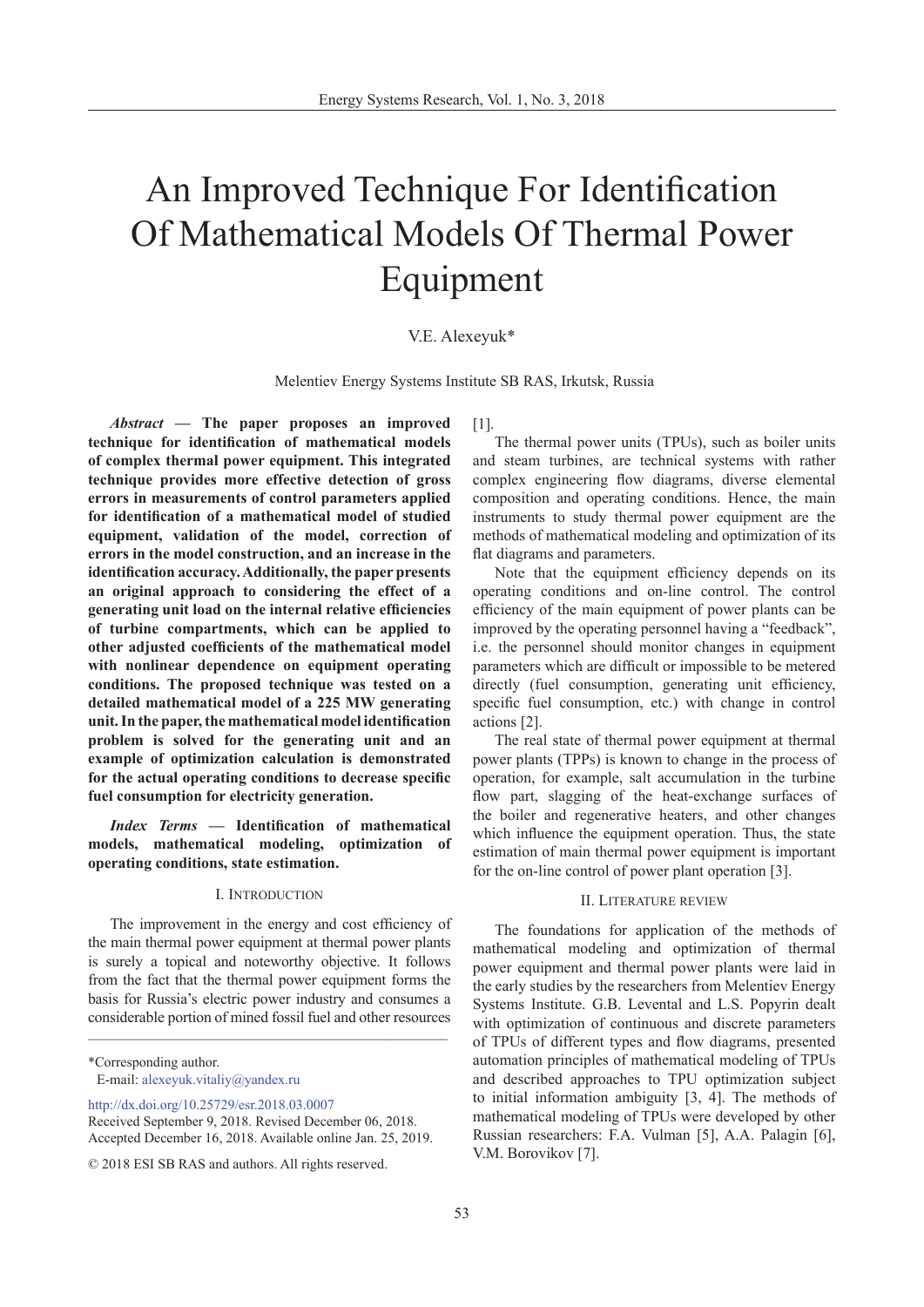The state estimation and mathematical model identification were studied by A.Z. Gamm and his colleagues to calculate power system conditions in the context of measurement errors. Approaches to detection of gross errors in measurements (called "bad" data) that are based on the method of test equations are described in [8].

The state estimation and identification of the parameters of mathematical models are also applied to study pipeline systems. In his research, N.N. Novitsky comprehensively analyzes some state estimation problems and methods developed considering specific features of hydraulic circuits [9].

G.V. Nozdrenrko and G.D. Krokhin were the first to deal with these problems in thermal power industry [10, 11]. They proposed a technique for coordination of the heat and energy balance equations to solve the state estimation problems. However, these studies do not state and solve the identification problem of test parameters that cannot be measured directly, and do not examine the interrelation between the optimal solution and an error in measurements.

On the whole, by now a great number of technical and economic studies of energy (and other) facilities have been carried out using the methods of mathematical modeling and optimization. It is worth noting, however, that the indicated studies deal, as a rule, with relatively simple facilities and rather simplified mathematical models as objects of studies.

At present, of great interest are more complex energy facilities, such as combined-cycle gas turbines, multipurpose thermal power plants producing both electric energy and synthetic liquid fuel, ultra-supercritical steam power plants and others. Usually, the optimization studies of such units involve the method of continuous enumeration of a predetermined set of flow diagrams and parameters [12-14]. The original methods of thermodynamic analysis are applied in combination with rather simple models to upgrade complex TPUs [15-16].

However, the insufficiently extensive use of effective mathematical modeling methods to control operating conditions of TPPs is explained by some difficulties. These are considerable complexity of mathematical models of current TPUs and the need to adjust these models to the actual equipment state changing over time.

Thus, the problems of state estimation of thermal power system operation and identification of mathematical model parameters have not been solved due to the complexity of objects of studies and their mathematical models, and the lack of effective methods, algorithms and computer programs to solve the required mathematical tasks. The results of solving the indicated problems are of importance in themselves and play a large part in solving the TPU control problems, e.g., optimal load distribution among the TPP units and optimal control of TPU and TPP operation.

An up-to-date generating unit installed at the Kharanor condensing power plant (Yasnogorsk settlement in the Trans-Baikal Territory) is taken as the object of the studies.

It consists of the 225 MW steam turbine К-225-12,8-3P with an intermediate steam superheat and the high pressure boiler EП-630-13,8-565 БТ with a steam capacity of 630 t/h. More detailed flow diagrams and mathematical models of the turbine and boiler are presented in [17].

The mathematical model of the generating unit was constructed using the software "System of the computerbased construction of programs" that was designed at Melentiev Energy Systems Institute [18]. The calculation scheme of the generating unit consists of 100 elements and 169 ties between them. The obtained mathematical model consists of 1154 input parameters and 1420 output parameters, 40 parameters of which are iteratively calculated and require an initial approximation to be specified.

This study is a continuation of research on identification of mathematical models of the main thermal power equipment at TPPs. The optimization problems were formulated, and some boiler and turbine units and other power equipment were calculated earlier in [18–25].

The software included some techniques designed for identification of mathematical models of energy equipment based on the measurements of the parameters (flow rates, temperatures, pressures, etc.) at different points of the flow diagrams of steam boilers and turbines that were taken during the tests of the studied equipment in several operating conditions [1, 2, 17, 25]. These techniques allow adjusting the mathematical model coefficients so that the results obtained using the mathematical model correspond most accurately to the actual equipment state, which ensures the validity of optimization solutions.

The application of these techniques made it possible to reveal their shortcomings which prevented us from successful identification of the studied equipment model. Firstly, the identification is successful, if there are no gross errors in the measurements of parameters. However, if the measurements in some of the considered operating conditions contain "bad" data with gross errors, the errors are redistributed among different measured parameters in one operating condition and, which is more important, among different conditions. Such redistribution does not enable the erroneous measurement to be uniquely determined and leads to incorrect solutions. Secondly, the indicated techniques do not take into account the errors of the mathematical model itself. The models of main thermal power equipment at TPPs are based on the standard calculation methods and do not always describe real processes sufficiently correctly. This introduces additional errors to be taken into consideration when solving the identification problem.

# III. The methodology

In this study, we propose an improved identification technique. It is designed to develop a new integrated approach on the basis of the existing methods for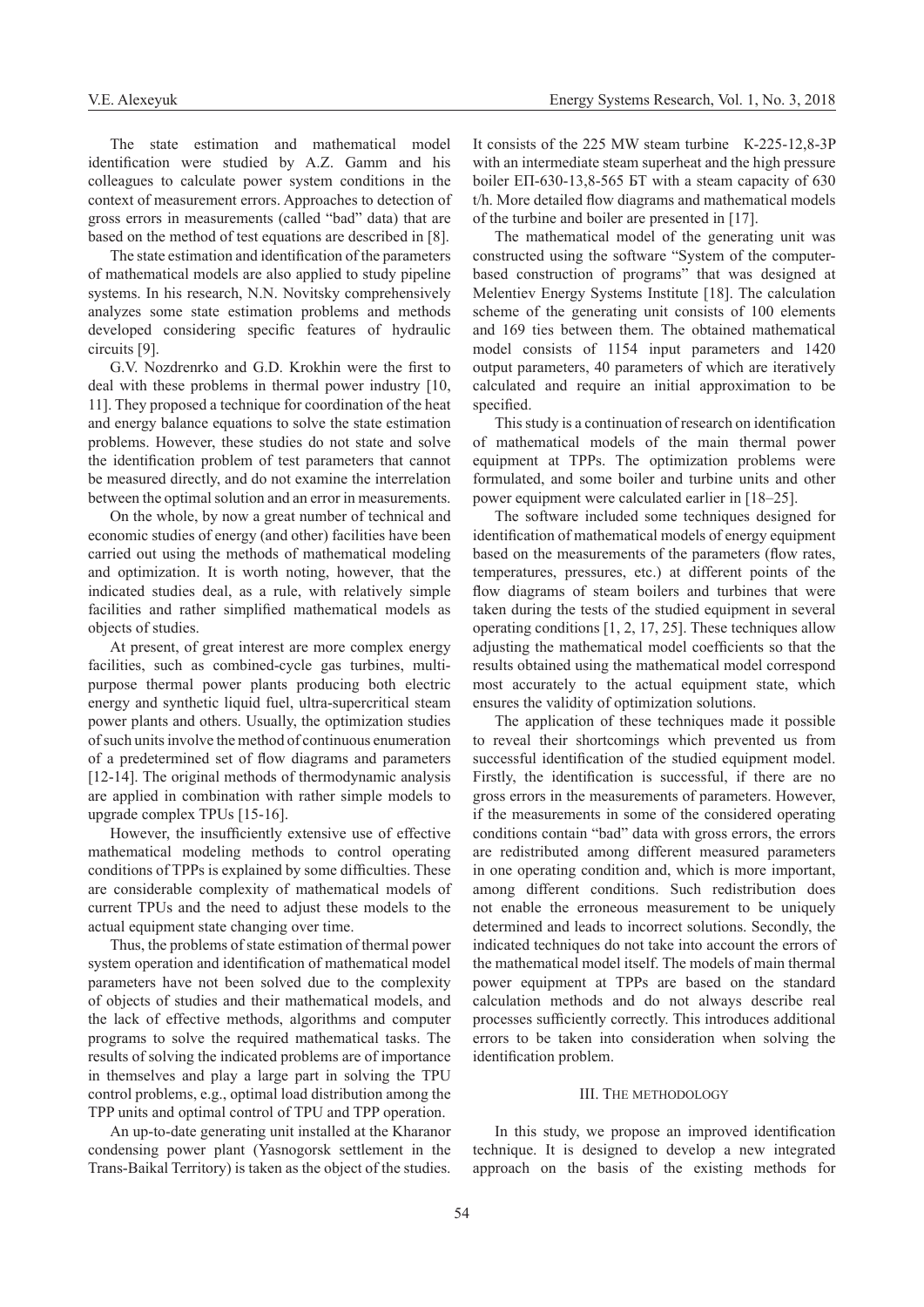identification of mathematical models. It consists of 3 stages to solve the above problems and improve the accuracy of the mathematical model identification.

The parameters of the mathematical model identification problem can be conventionally divided as follows: the parameters *x*<sub>2</sub> that are measured at the unit and are the input data for the mathematical model; the measured parameters уз that are the output data for the model and the parameters *хн* that are not measured at the real unit but are the input data for the model. The array of the adjusted coefficients *θ*  of the mathematical model is selected individually for each model. They are applied to influence the physical processes that occur in the mathematical model elements. Usually, such parameters are the coefficients of thermal efficiency of the boiler heat transfer surfaces, the hydraulic resistances of heat exchangers, the internal relative efficiencies of turbine compartments, and others.

In the first stage of identification, the inaccurate measurements of the parameters are revealed and excluded from further calculations. The inaccurate measurements are the values of the measured parameters that exceed the required accuracy of the measuring instruments applied during the tests. Such measurements can be revealed by minimizing the coefficient  $\psi$  (equations 4, 5) for each operating condition of the considered equipment individually. The coefficient  $\psi$  corresponds to the absolute maximum relative deviation among the measured parameters. The mathematical statement of the first stage of the identification problem has the form:

$$
\min_{X_H^i, X_3^i, \theta, \psi} \psi \tag{1}
$$

subject to

$$
H(y, x_H, x_3, \theta) = 0 \tag{2}
$$

$$
G(y, x_H, x_3, \theta) \ge 0 \tag{3}
$$

$$
x_{3j} - \psi \cdot \sqrt{\sigma_{xj}^2} \le \overline{x_{3j}} \le x_{3j} + \psi \cdot \sqrt{\sigma_{xj}^2} \tag{4}
$$

$$
y_{3k} - \psi \cdot \sqrt{\sigma_{yk}^2} \le y_{3k} \le y_{3k} + \psi \cdot \sqrt{\sigma_{yk}^2} \tag{5}
$$

where H is the function of the equality constraints which includes all equations of the mathematical model and its elements; G is the function of the inequality constraints which takes into account physical and operational limitations on the real equipment operation;  $\psi$  is the coefficient equal to the absolute maximum relative deviation of the parameters (the parameters calculated by the mathematical model are with the upper bar, the parameters obtained by measurements on the real equipment are without the bar); σx2, σy2 are the variances of the measurement errors of the vectors хз and уз, respectively.

The indicated variances are determined from the expression:

$$
\sigma^2 = \left(\frac{XB \cdot \alpha}{3.100}\right)^2 \tag{6}
$$

where XB is the upper limit of the instrument range,  $\alpha$  is

the class of the instrument precision (in %).

The measurement errors in the controlled parameters of a generating unit follow the normal law of error distribution. According to the central limit theorem, the distribution law of the sum of independent random values with finite variances tends to the normal law at the increasing number of summands irrespective of their distribution law [26]. As applied to the measurements, this means that the normal distribution of random errors is typical of the case, where the measurement result is affected by a set of random disturbances and none of them is dominant. The so-called three-sigma rule is applied in this study, since the confidential probability in this case is equal to 0.997, which provides good grounds to state that all possible measurement errors distributed by the normal law do not practically exceed 3 sigma in the absolute value. In equations  $(4, 5, 10, 11)$ , the multiplier equal to 3 is replaced with the minimized coefficient ψ initially assigned by a big number (50-100). This is necessary to consider both the errors of the applied measuring instruments and the errors of the calculation technique and mathematical models. In the process of the optimization calculation (1) this coefficient tends to the value of 3, however, in practice it often takes somewhat higher value. Thus, this technique enables us to determine an additional error caused by the imperfection of standard calculation methods and by the simplifications of the mathematical model of the studied TPU.

The erroneous measurements can be detected on the basis of the determined active constraint on the deviation of the measured parameter value from the calculated one. The value of the measurements in this constraint can be marked as erroneous and removed from further consideration. The studies have showed that such an approach provides more effective detection of errors in measurements and minimizes redistribution of erroneous measurements among the parameters in different conditions.

In the second stage of the improved identification technique, the mathematical model of the studied equipment is tested for the errors in modeling. The optimization problem is similar to the problem solved in the first stage, only it is solved for all considered conditions jointly.

The study has indicated that solving this problem makes it possible to reveal that the mathematical model provides an incorrect description of the processes taking place in the generating unit. If there is a considerable deviation of parameters from measurements in different conditions of equipment operation, this is indicative of the absence of the required coefficient in the list of those to be specified or the inaccuracy of mathematical model construction, or it may be necessary to take into account negligible heat carrier flows neglected in the stage of mathematical model construction.

In the third stage of the mathematical model identification the following optimization problem is solved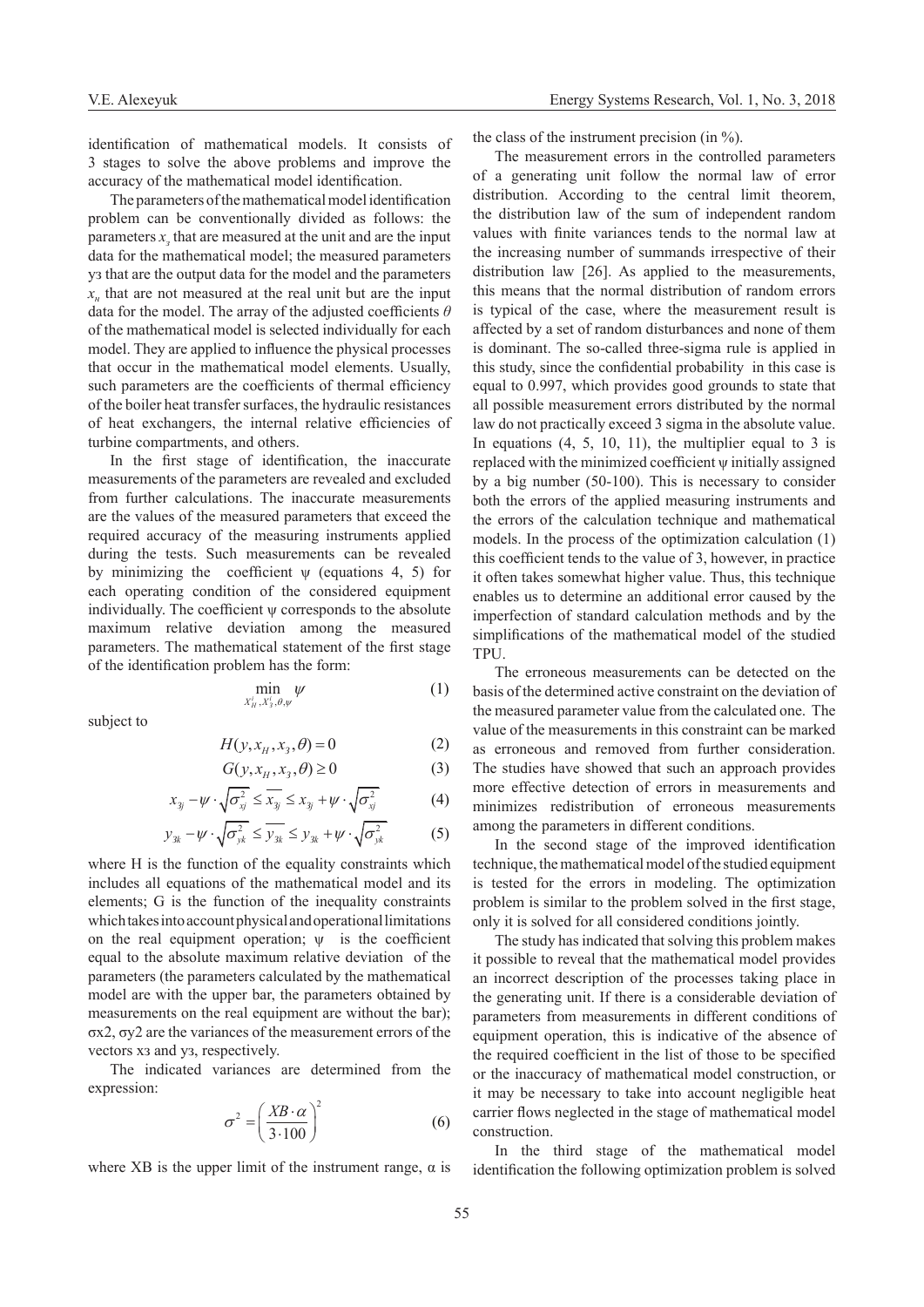$$
\min_{X_H^i, X_3^i, \theta} f(y^i, x_H^i, x_3^i, \theta) \tag{7}
$$

subject to:

$$
H(y^i, x^i_H, x^i_3, \theta) = 0 \tag{8}
$$

$$
G(y^i, x^i_H, x^i_3, \theta) \ge 0
$$
\n
$$
x^i_{3j} - \psi \cdot \sqrt{\sigma_{xj}^2} \le \overline{x^i_{3j}} \le x^i_{3j} + \psi \cdot \sqrt{\sigma_{xj}^2}
$$
\n(10)

$$
y_{3k}^{i} - \psi \cdot \sqrt{\sigma_{yk}^{2}} \le \overline{y_{3k}^{i}} \le y_{3k}^{i} + \psi \cdot \sqrt{\sigma_{yk}^{2}}
$$
 (11)

$$
f = \sum_{i=1}^{R} \left[ \sum_{j=1}^{N} \frac{\left(x_{3j}^{i} - \overline{x_{3j}^{i}}\right)^{2}}{\sigma_{xj}^{2}} + \sum_{k=1}^{M} \frac{\left(y_{3k}^{i} - \overline{y_{3k}^{i}}\right)^{2}}{\sigma_{yk}^{2}} \right], \quad (12)
$$

where f is the objective function that takes into account the deviations of all parameters calculated by the mathematical model (with the upper bar) from the measurements taken at the real equipment (without the bar), given the precision of measuring instruments used during the tests of the studied equipment; R is the number of calculated conditions; *N* is the dimension of the vector  $x$ ;  $M$  is the dimension of the vector *уз*.

## IV. Results

The paper presents the calculation results obtained



*Fig 1. Steam expansion process in the first turbine compartments in the h,s-diagram.*

using the proposed improved technique for identification of the mathematical model of thermal power equipment with respect to the above-described generating unit.

The values of the measured parameters at the control points of the flow diagram that are necessary for the mathematical model identification were taken from the sensor readings provided by the engineering personnel of the power plant. The precision class of the applied instruments is 1% for the instruments measuring pressure, 2% for the instruments measuring temperature, 1.5% for the instruments measuring flow rate. The calculations were performed for several selected operating conditions of the generating unit. In one of the conditions, the feed water bypassed a group of high pressure heaters in the turbine. Each condition contained 55 measured values of the parameters at different points of the flow diagram.

The coefficient  $\psi$  was minimized in the first stage of the identification procedure. The optimization problem was formulated for each condition individually. The number of optimized parameters was 67, and the total number of inequality constraints was 234. The minimized coefficient *ψ* considerably exceeded the threshold value equal to three.

In this stage, three measurements in two conditions were revealed to contain gross errors. The first parameter, the steam pressure at the inlet of the 6th turbine compartment, was removed from the calculation in two conditions, and the steam temperature at the outlet from the 3rd turbine compartment-only in one condition.

Validity of the removal of the steam temperature measurement at the outlet from the 3rd turbine compartment can be proved using the *h,s*-diagram of the steam expansion process in the first five compartments for the considered condition which was developed on the basis of the measured values of the parameters. The diagram is presented in Fig. 1. The figures on the plot indicate the number of the turbine compartment with the steam temperature measurement at the outlet. The internal relative efficiency of the turbine compartment above unity (slope to the entropy decrease) is thermodynamically impossible. Consequently, this measurement in the second condition is inaccurate and must be excluded from further calculations.

The steam pressure measurement at the 6th turbine compartment inlet that corresponds to the pressure of steam extraction for the low pressure regenerative heater LPH-3 was tested in a similar way. Based on the measurements it is approximately equal to 2.6 kgf/cm2. For the given pressure, the saturation temperature is 128 °С. At the same time, the water temperature measurement at the LPH-3 outlet is approximately 140 °С. It is evident that the water flowing through this regenerative heater cannot be heated up to the saturation temperature at the specified pressure. Thus, this measurement must be removed from further calculations.

After removal of the inaccurate measurements, the mathematical model of the studied generating unit was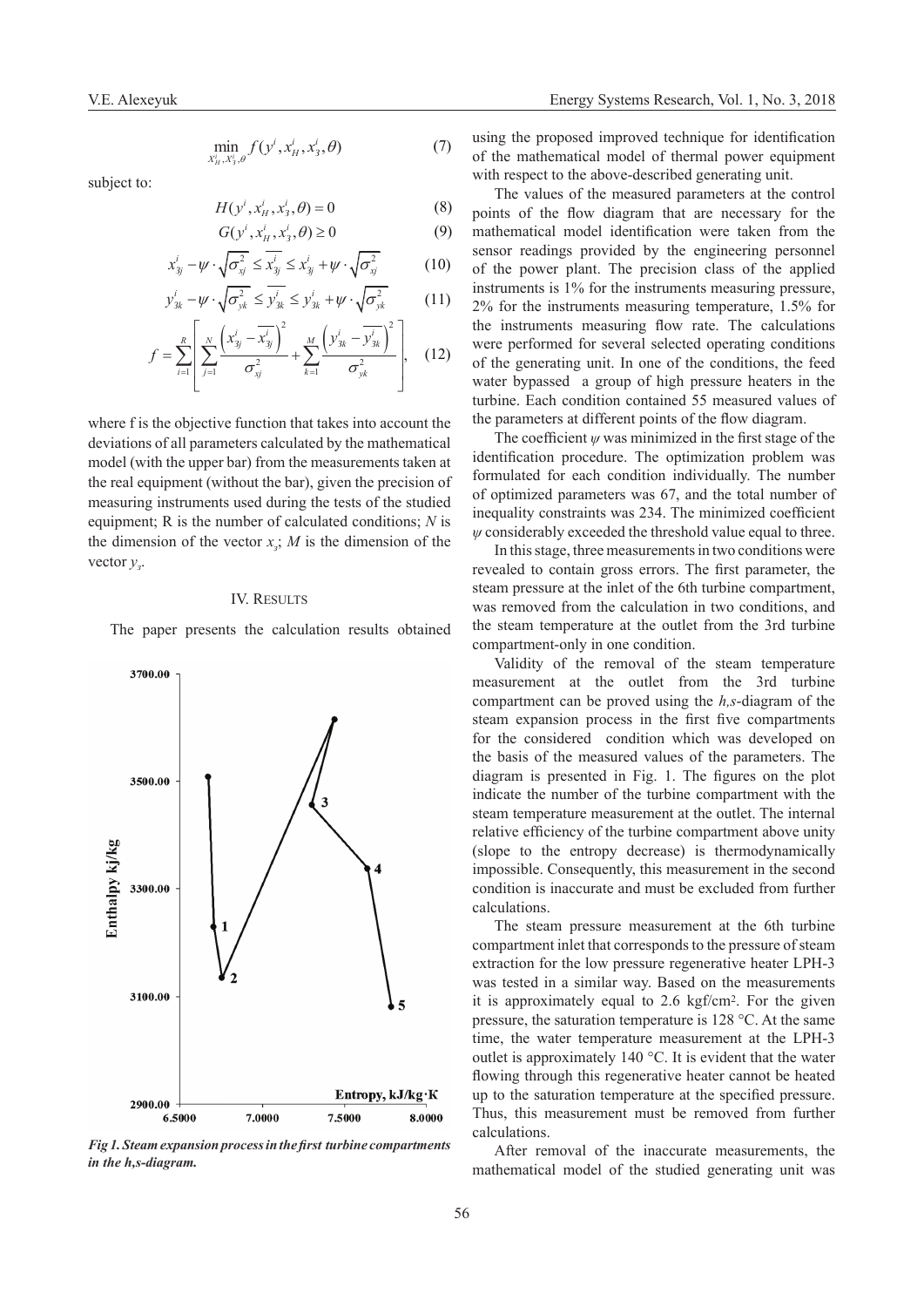tested for available errors in modeling in the second stage. The optimization problem statement is similar to the statement of the problem solved in the first stage, only it was solved for all considered conditions jointly. The number of optimized parameters in this problem was 82, and the total number of inequality constraints was 605.

An original idea to take into account the effect of change in turbine capacity (or steam flow rate at the turbine inlet) on the efficiency of its compartments was tested in this stage. The internal relative efficiency of turbine compartments is known to be variable and changes its value depending on the turbine load. For example, in the operating conditions close to normal ones it will be higher than in the conditions with a higher or lower load.

A turbine compartment is a group of stages between the steam extractions. The mathematical model of the turbine compartment consists of several equations (13-16). The main calculated parameters of the compartment are the steam pressure  $P<sub>l</sub>$  at the inlet, the steam enthalpy H2 at the outlet and the mechanical output  $N_M$  of the compartment

The pressure  $P<sub>l</sub>$  is determined by the known Stodola-Vlugel formula, where index 1 indicates the parameter values at the compartment inlet, and index 2 – at the outlet. The steam parameters in the nominal (or in some other representative) condition are denoted by the asterisk.

$$
P_1 = \sqrt{\frac{G^2 \cdot P_1 \cdot V_1 \cdot (P_1^2 - P_2^2)}{G^{*2} \cdot P_1^* \cdot V_1^*} + P_2^2}
$$
(13)

where  $P$  is the steam pressure;  $G$  is the steam flow rate through the compartment; V is the specific steam volume.

The enthalpy  $H_2$  is determined by the ideal heat drop, given the internal relative efficiency of the turbine cylinder. The impact of the steam moisture degree on the compartment efficiency reduction is also taken into consideration in the turbine compartments with wet steam formation, where *P* is the steam pressure; *G* is the steam flow rate through the compartment;  $V$  is the specific steam volume.

The enthalpy  $H_2$  is determined by the ideal heat drop, given the internal relative efficiency of the turbine cylinder. The impact of the steam moisture degree on the compartment efficiency reduction is also taken into consideration in the turbine compartments with wet steam formation.

$$
H_2 = H_1 - (H_1 - H_2^i) \cdot \eta_i \tag{14}
$$

where  $H_1$  is the steam enthalpy before the compartment;  $H_2$ *i* is the steam enthalpy at the end of ideal expansion up to the pressure  $P_2$ ;  $\eta_i$  is the internal relative efficiency.

$$
N_M = G \cdot \left( H_1 - H_2 \right) \cdot \eta_M \tag{15}
$$

where  $\eta_{\mu}$  is the mechanical compartment efficiency.

As distinct from all previous studies, the optimized

internal relative efficiencies of the turbine compartments were replaced with the quadratic functions, where the ratio of the actual steam flow rate (*G*) through the compartment to the nominal flow rate (*G\**) was used as a variable. The coefficients *A, B, C* in equation (16) are common for each turbine cylinder (HPC, IPC, LPC), but the coefficients  $\eta_i$ are determined for each compartment depending on the turbine load in different operating conditions

$$
\eta_i = A \cdot \left(\frac{G}{G^*}\right)^2 + B \cdot \left(\frac{G}{G^*}\right) + C \tag{16}
$$

An example of the obtained relationship between the internal relative efficiencies of two first turbine compartments and the turbine load is given in Fig. 2.

Moreover, the calculations of the second identification stage showed that some calculated parameters in the deaerator significantly deviated from the measurements. Therefore, it was decided to change the mathematical model of this element by replacing the optimized steam throttling coefficient in the deaerator with the quadratic function of the form  $k_{\text{I}} = A \cdot x^2 + B \cdot x + C$ , where x is the live steam flow rate at the turbine inlet that characterizes the turbine capacity; *A, B, C* are the new optimized coefficients. This change made it possible to adjust the mathematical model of the deaerator in terms of the impact of change in the turbine capacity in different operating conditions, which somewhat improved the accuracy of the generating unit model identification. The indicated changes in the second stage of the identification allowed minimizing the objective function (the coefficient  $\psi$ ) to the value equal to 3.81, which somewhat exceeded the threshold value but was reasonable.

The optimization problem (equations 7-12) was solved in the third stage. There were 81 optimized parameters, and the total number of inequality constraints was 605. It is worth noting, that the coefficient  $\psi$  minimized in the first and second identification stages was excluded from the list of optimized coefficients and fixed. The third identification stage was needed to achieve the maximum possible closeness between the real equipment operation and the calculations on the mathematical model. Objective



*Fig. 2. Relationship between the internal relative efficiencies of two first compartments and load of the turbine*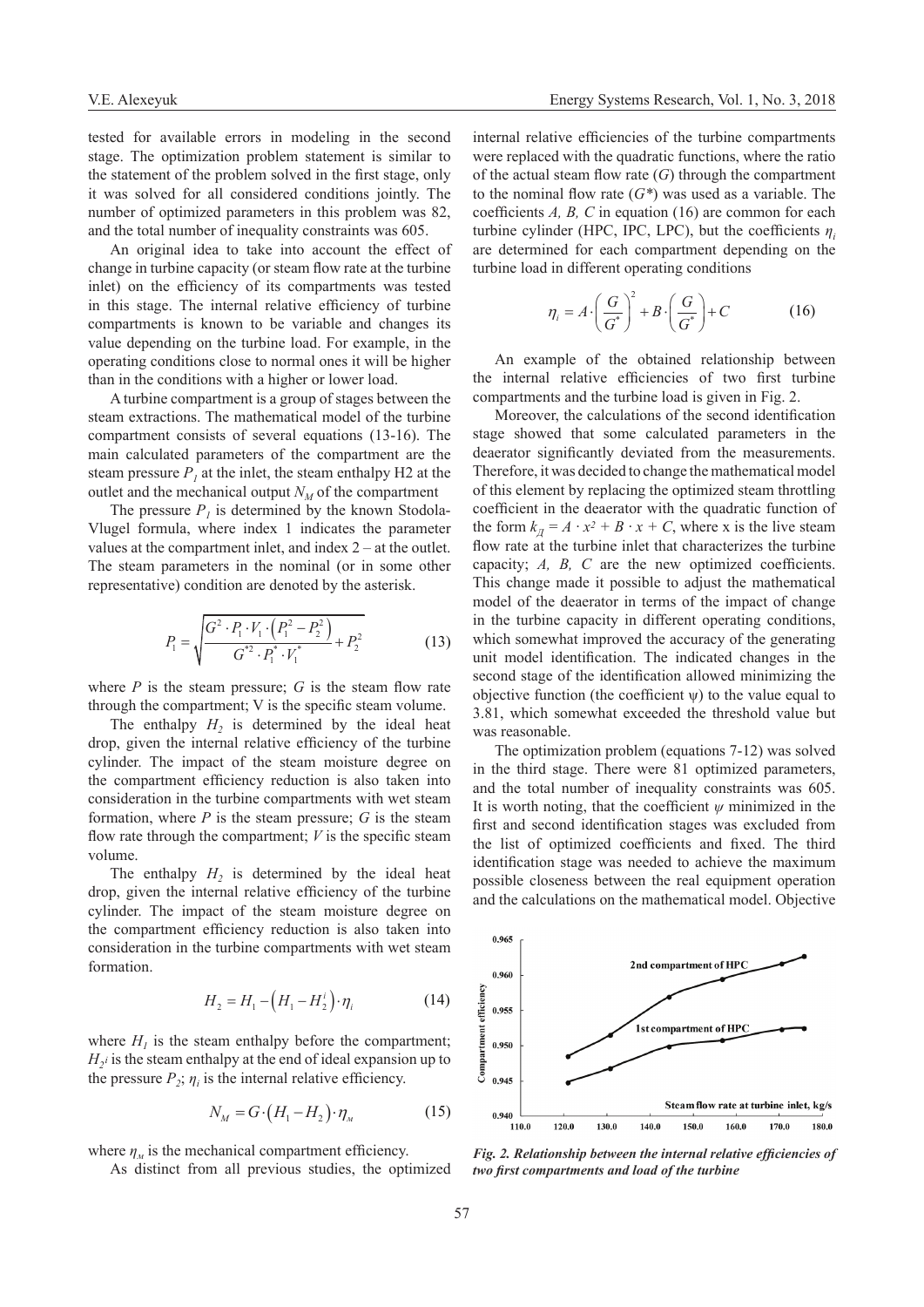|              |  |  | Table 1. Example of generating unit operating conditions |
|--------------|--|--|----------------------------------------------------------|
| optimization |  |  |                                                          |

| No.            | Parameter,<br>measurement unit                                                                | Actual<br>condition | Optimal<br>condition |
|----------------|-----------------------------------------------------------------------------------------------|---------------------|----------------------|
| 1              | Consumption of fuel burnt in<br>boiler, kg/s                                                  | 34.22               | 33.38                |
| $\overline{2}$ | Air-fuel ratio in boiler furnace                                                              | 1.31                | 1.205                |
| 3              | Enthalpy reduction in 1st<br>injection, kcal/kg                                               | 8.54                | 1.27                 |
| $\overline{4}$ | Enthalpy reduction in 2nd<br>injection, kcal/kg                                               | 7.29                | 0.37                 |
| 5              | Enthalpy reduction in 3rd<br>injection, kcal/kg                                               | 2.54                | 2.45                 |
| 6              | Enthalpy reduction in LP<br>injection, kcal/kg                                                | 27.93               | 3.61                 |
| 7              | Feed water pump head, kgf/cm2                                                                 | 168.95              | 179.11               |
| 8              | Control action on reheat steam<br>flow rate through $1st$ stage steam<br>superheater, kgf/cm2 | 0.673               | 0.31                 |
| 9              | Water flow rate at condenser<br>inlet, kg/s                                                   | 10419               | 9825                 |
| 10             | Specific consumption of coal<br>equivalent for power generation<br>$(gross)$ , gce/kWh        | 305.01              | 297.89               |
| 11             | Specific consumption of coal<br>equivalent for power generation<br>(net), gce/kWh             | 333.39              | 319.86               |
| 12             | Gross generating unit efficiency                                                              | 40.28               | 41.24                |
| 13             | Net generating unit efficiency                                                                | 36.85               | 38.41                |

function (12) in this case in contrast to the coefficient *ψ* was the sum of squared residuals of the parameters in all considered operating conditions of equipment. Correspondingly, in the third stage, we can achieve a reduction in all relative residuals of measured parameters, not only the maximum residual as in the first and second stages. After the identification was completed, the adjusted coefficients *θ* of the mathematical model were fixed and could not be changed.

Additionally, identification of the mathematical model of the studied equipment allows solving some important operational problems, such as state estimation of thermal power equipment or optimization calculations of flow diagrams and parameters of the studied thermal power plant equipment to improve its efficiency. TABLE I

The optimization calculation on the identified  $\frac{1}{2}$ mathematical model of the generating unit can be presented as an example. Consumption of the fuel burnt in the boiler unit was used as an objective function. An array of inequality constraints consisted of both physical constraints (on the temperature of pipe metal, the mechanical metal stress, the non-negativity of steam flow rates, etc.) and operating constraints (on the temperature of primary and secondary steam, the pressure in the condenser, the turbine capacity). Table 1 presents the values of the optimized parameters (lines 1-9), and the values of the generating unit efficiency (lines 10-13) in one of the considered conditions and in the calculated optimal condition.

The Table shows that changes in the operating

parameters of the generating unit make it possible to considerably decrease the quantity of fuel burnt in the boiler with the same power output, which somewhat improves the efficiency of considered generating unit.

#### V. CONCLUSIONS

The paper proposes an improved technique for identification of mathematical models of complex thermal power equipment. The calculations indicate that the technique: a) more effectively detects gross errors in measurements of the control parameters applied for identification of the mathematical model of the studied equipment, assesses its correctness, b) corrects errors in the mathematical model construction and c) improves the identification accuracy.

Moreover, the paper presents an original approach to considering the turbine load impact on the internal relative efficiencies of turbine compartments, which can be applied to other adjusted coefficients of the mathematical model with the nonlinear dependence on the equipment operating condition. As a result, the adjustment accuracy of the mathematical models of TPUs is improved.

The improved technique for identification of mathematical models was tested on the detailed mathematical model of the advanced 225 MW generating unit. The study focused on the identification of a mathematical model of a generating unit and an example of optimization calculation of actual operating condition to decrease specific fuel consumption for power generation.

The mathematical model identification is important and plays an important part in TPU control, including the optimal load distribution among the TPP units and the optimal control of TPU and TPP operation.

#### **REFERENCES**

- [1] A.M. Kler, A.S. Maximov, E.L. Stepanova et al: Optimizing the Operating Modes of Cogeneration Stations Taking Actual State of Main Equipment into Account, Thermal Engineering, Vol. 56, No. 6, pp. 500-505. 2009, (in Russian.)
- [2] A.M. Kler, A.S. Maximov, E.L. Stepanova, "Highspeed mathematical models of cogeneration steam turbines: optimization of operation in heat and power plants," *Thermophysics and Aeromechanics*, Vol. 13, No.1, pp. 143-150. 2006, (in Russian.)
- [3] G.B. Levental, L.S. Popyrin, "Optimization of thermal power units," *Energy*, Moscow, 1970. p 352, (in Russian.)
- [4] L.S. Popyrin, V.I. Samusev, V.V. Epelstein, Automation of mathematical modeling of thermal power units, Moscow, Nauka, p.236 , 1981, (in Russian.)
- [5] F.A. Vulman, A.V. Koryagin, M.Z. Krivoshei, Mathematical modeling of steam turbine thermal diagrams on digital computers, Moscow Machine building, p. 111, 1985, (in Russian.)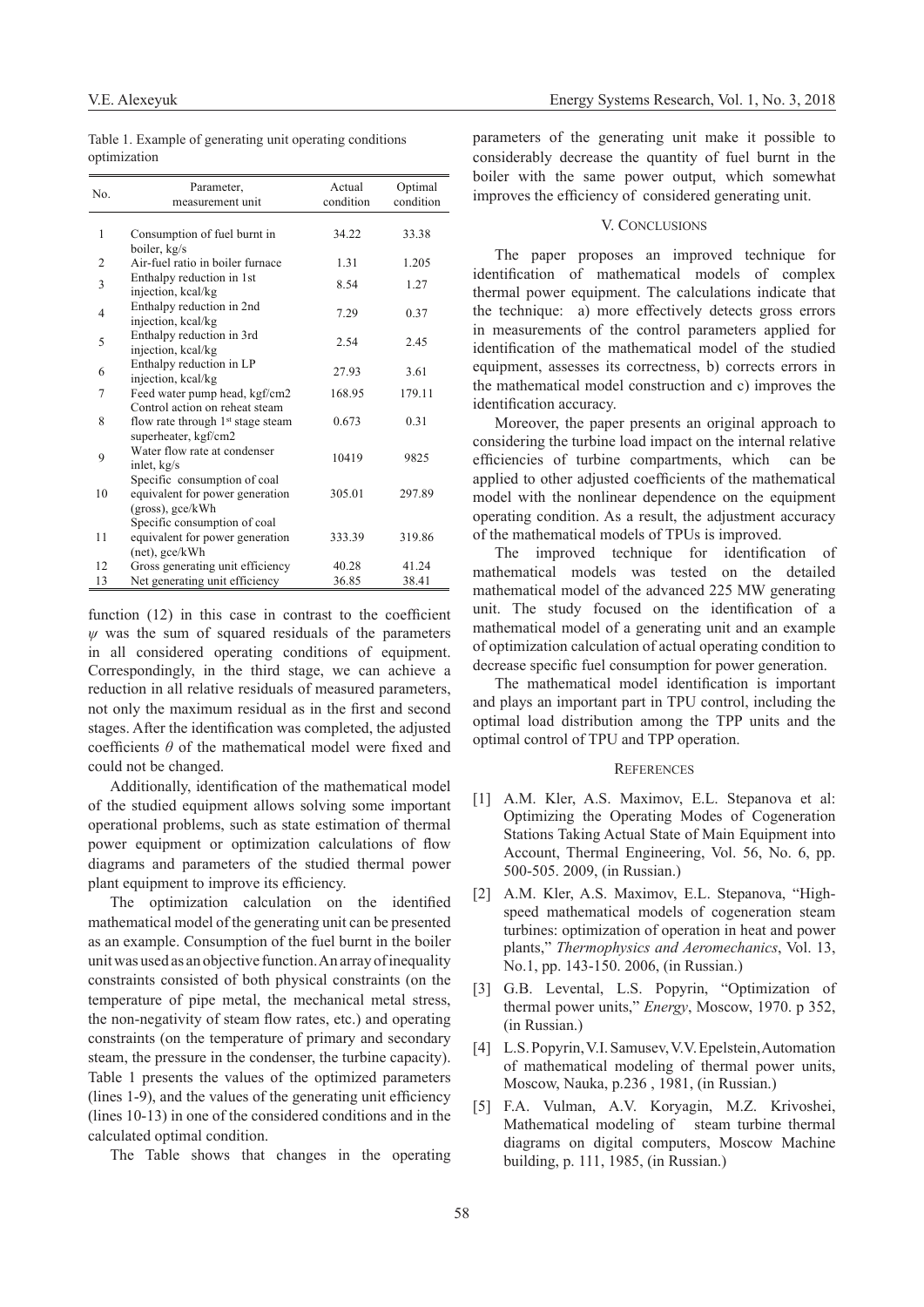- [6] A.A. Palagin, "Design automation of turbine thermal diagrams," Kiev, Naukova dumka, p. 160, 1983, (in Russian.)
- [7] V.M. Borovikov, S.A. Kazarov, A.G. Kutakhov et al., "Computer-aided design of thermal diagrams and calculation of variable-load operation of steam turbines at TPP and NPP," *Thermal Engineering*, no. 3. pp. 5-9, 1993, (in Russian.)
- [8] A.Z. Gamm, I.N. Kolosok, "Detection of bad data in telemetry for CDCS of electric power systems on the basis of test equations," Preprint ISEM UrB RAS, Irkutsk, p. 49, 1998, (in Russian.)
- [9] N.N. Novitsky "Estimation of hydraulic circuit parameters," Novosibirsk, Nauka, p. 215, (in Russian.)
- [10] G.V. Nozdrenko, Yu.V. Ovchinnikov, "Optimization of in-plant conditions of CHPP in the computerized process control system," Problems and methods of power plant control, Collected papers, Novosibirsk, pp. 21-27, 1982, (in Russian.)
- [11] G.D. Krokhin, M.Ya. Suprunenko, "State diagnostics of power facilities at TPP (arrangement of experiments)," Proceedings of third international scientific-technical conference "Actual problems of electronic instrument engineering APEIE-96," vol. 5, pp. 195-111, (in Russian.)
- [12] Analysis of the Off-Design Perfomance and Phased Construction of Integrated-Gasification-Combined-Cycle Power Plant. Final report for RP 2029-12, prepared by Stanford University, February, - 1987, EPRI AP 50027.
- [13] El-Masri M.A. GASCAN, "An Interactive Code for Thermal Analysis of Gas Turbine Systems," ASME Journal of Engineering for Gas Turbines and Power, vol. 110, pp. 201-207, 1988.
- [14] V. Grkovic, "Selection of optimal extraction pressure for steam from a condensation-extraction turbine Energy," vol. 15. - № 5. pp. 459-465, 1990.
- [15] R.A. Gaggali et. al., "Integration of a New Process into an Existing Site," A Case Study in the Application of Exergy Analysis, *ASME Journal of Engineering for Gas Turbines and Power*, vol. 113, pp.170-183, 1991.
- [16] Spakovsky M.R., Evans R.B. The Design and Performance Optimization of Thermal Systems ASME Journal of Engineering for Gas Turbines and Power, vol. 112. January, pp. 86-92, 1990.
- [17] V.E. Alexeyuk, A.S. Maximov, "Identification of the mathematical model of condensing turbine unit based on test results," Proceedings of the All-Russian Scientific and Practical Conference with international participation "Improvement of energy production and utilization efficiency under Siberian conditions," Irkutsk, IrNRTU, pp. 284-288, April, 2017, (in Russian.)
- [18] A.M. Kler, V.A. Mai, S.K. Skripkin, "A system for

computer-based creation of static and dynamic mathematical models of thermal power plants," Proceedings, 2nd International Forum "Expert systems and computer simulation in energy engineering," Erlangen, Germany, March, pp. 17-20, pp. 22-4-1-22-4-3, 1992.

- [19] A.M. Kler, Y.M. Potanina, "Technical and economic studies on the optimization of prospective coal-fired power stations," *International Journal of Global Energy Issues*, Inderscience Enterprises Ltd, UK, vol. 20, No.4, pp. 340-352, 2003.
- [20] A. M. Kler, A. S. Maximov, E. L. Stepanova, "Mathematical modeling and optimization of large thermal power installations," [Proceedings of the ASME-ATI-UIT 2010 Conference Thermal and Environmental Issues in Energy Systems], Sorrento, Italy, May, pp. 391-394, 2010.
- [21] A.M. Kler, E.A. Tyurina, A.S. Mednikov, E.V. Staheeva, "Mathematical modeling and optimization of parameters of coal-fired combined cycle unit with gas-turbine cycle working medium heated in periodic regenerative heat exchangers," Proc. of 7th International Symposium On Coal Combustion, (7th ISCC '2011), July 17-20, Harbin, P.R. China. pp. 88- 94, 2011.
- [22] A.M. Kler, Y.M. Potanina, "An approach to optimization of the choice of boiler steel grades as to a mixed-integer programming problem," Energy, 127, (2017) 128-135. DOI:10.1016/j.energy.2017.03.089.
- [23] A.M. Kler, P.V. Zharkov, "Joint optimization of power plant cycle parameters and gas turbine flow path parameters with blade airfoils represented by cubic splines," *Energy* 137 (2017) 183-192. DOI:10.1016/j. energy.2017.07.020.
- [24] A.M. Kler, P.V. Zharkov, N.O. Epishkin, "An. effective approach to optimizing the parameters of complex thermal power plants Thermophysics and Aeromechanics," vol. 23, No 2, pp. 289-296, 2016.
- [25] V.E. Alexeyuk, "Improvement of the technique for identification of mathematical models based on the test results of a condensing turbine unit," "Systems research in energy," proceedings of young scholars at Melentiev Energy Systems Institute, Siberian Branch, Russian Academy of Sciences. Irkutsk: ISEM SO RAN, issue 47, pp. 42-55, (in Russian.)
- [26] A.I. Kobzar, "Applied mathematical statistics for engineers and scientists," 2nd corrected edition. Мoscow, Fizmatlit, p. 816, 2012. (in Russian)